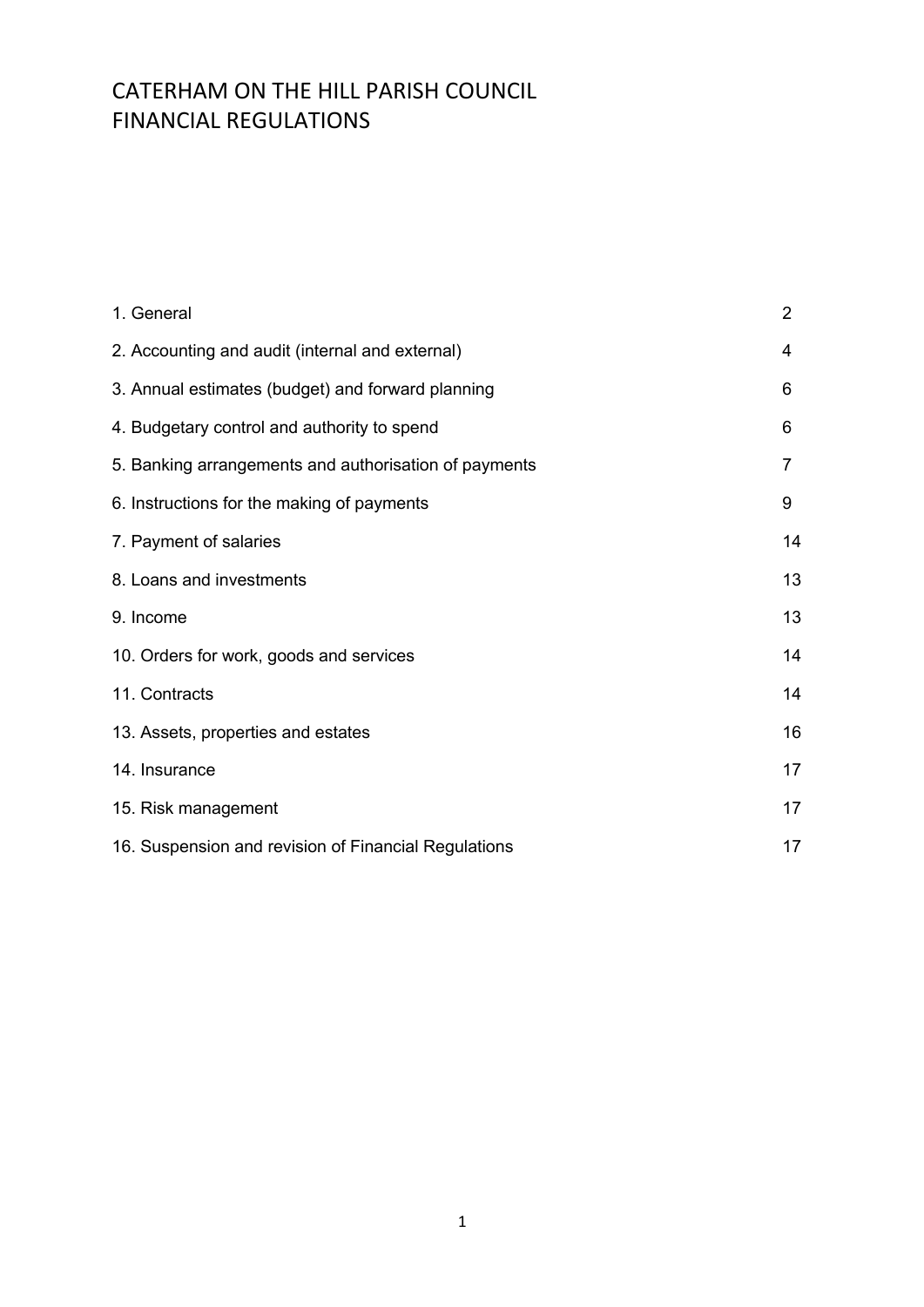These Financial Regulations were adopted by the council at its meeting held on  $21<sup>ST</sup>$  May 2020.

### **1. General**

1.1. These financial regulations govern the conduct of financial management by the council and may only be amended or varied by resolution of the council. Financial regulations are one of the council's three governing policy documents providing procedural guidance for members and officers. Financial regulations must be observed in conjunction with the council's standing orders<sup>1</sup> and any individual financial regulations relating to contracts.

1.2. The council is responsible in law for ensuring that its financial management is adequate and effective and that the council has a sound system of internal control which facilitates the effective exercise of the council's functions, including arrangements for the management of risk.

1.3. The council's accounting control systems must include measures:

- for the timely production of accounts;
- that provide for the safe and efficient safeguarding of public money;
- to prevent and detect inaccuracy and fraud; and
- identifying the duties of officers.

1.4. These financial regulations demonstrate how the council meets these responsibilities and requirements.

1.5. At least once a year, prior to approving the Annual Governance Statement, the council must review the effectiveness of its system of internal control which shall be in accordance with proper practices.

1.6. Deliberate or wilful breach of these Regulations by an employee may give rise to disciplinary proceedings.

1.7. Members of council are expected to follow the instructions within these Regulations and not to entice employees to breach them. Failure to follow instructions within these Regulations brings the office of councillor into disrepute.

1.8. The Responsible Financial Officer (RFO) holds a statutory office to be appointed by the council. The Clerk has been appointed as RFO for this council and these regulations will apply accordingly.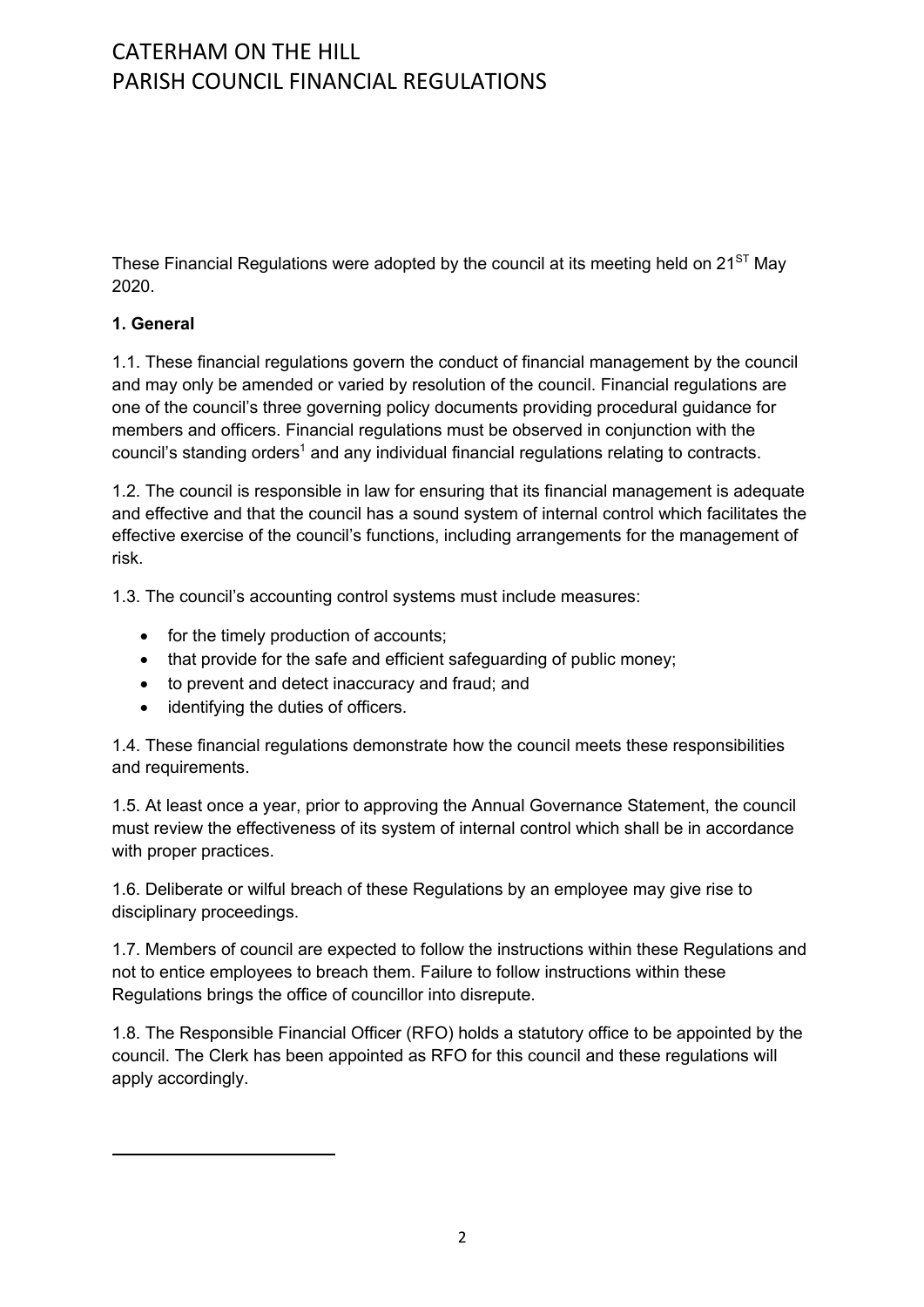1.9. The RFO;

- acts under the policy direction of the council;
- administers the council's financial affairs in accordance with all Acts, Regulations and proper practices;
- determines on behalf of the council its accounting records and accounting control systems;
- ensures the accounting control systems are observed;
- maintains the accounting records of the council up to date in accordance with proper practices;
- assists the council to secure economy, efficiency and effectiveness in the use of its resources; and
- produces financial management information as required by the council.

1.10. The accounting records determined by the RFO shall be sufficient to show and explain the council's transactions and to enable the RFO to ensure that any income and expenditure account and statement of balances, or record of receipts and payments and additional information, as the case may be, or management information prepared for the council from time to time comply with the Accounts and Audit Regulations.

1.11. The accounting records determined by the RFO shall in particular contain:

- entries from day to day of all sums of money received and expended by the council and the matters to which the income and expenditure or receipts and payments account relate;
- a record of the assets and liabilities of the council: and
- wherever relevant, a record of the council's income and expenditure in relation to claims made, or to be made, for any contribution, grant or subsidy.

1.12. The accounting control systems determined by the RFO shall include:

- procedures to ensure that the financial transactions of the council are recorded as soon as reasonably practicable and as accurately and reasonably as possible;
- procedures to enable the prevention and detection of inaccuracies and fraud and the ability to reconstruct any lost records;
- identification of the duties of officers dealing with financial transactions and division of responsibilities of those officers in relation to significant transactions;
- procedures to ensure that uncollectable amounts, including any bad debts are not submitted to the council for approval to be written off except with the approval of the RFO and that the approvals are shown in the accounting records; and
- measures to ensure that risk is properly managed.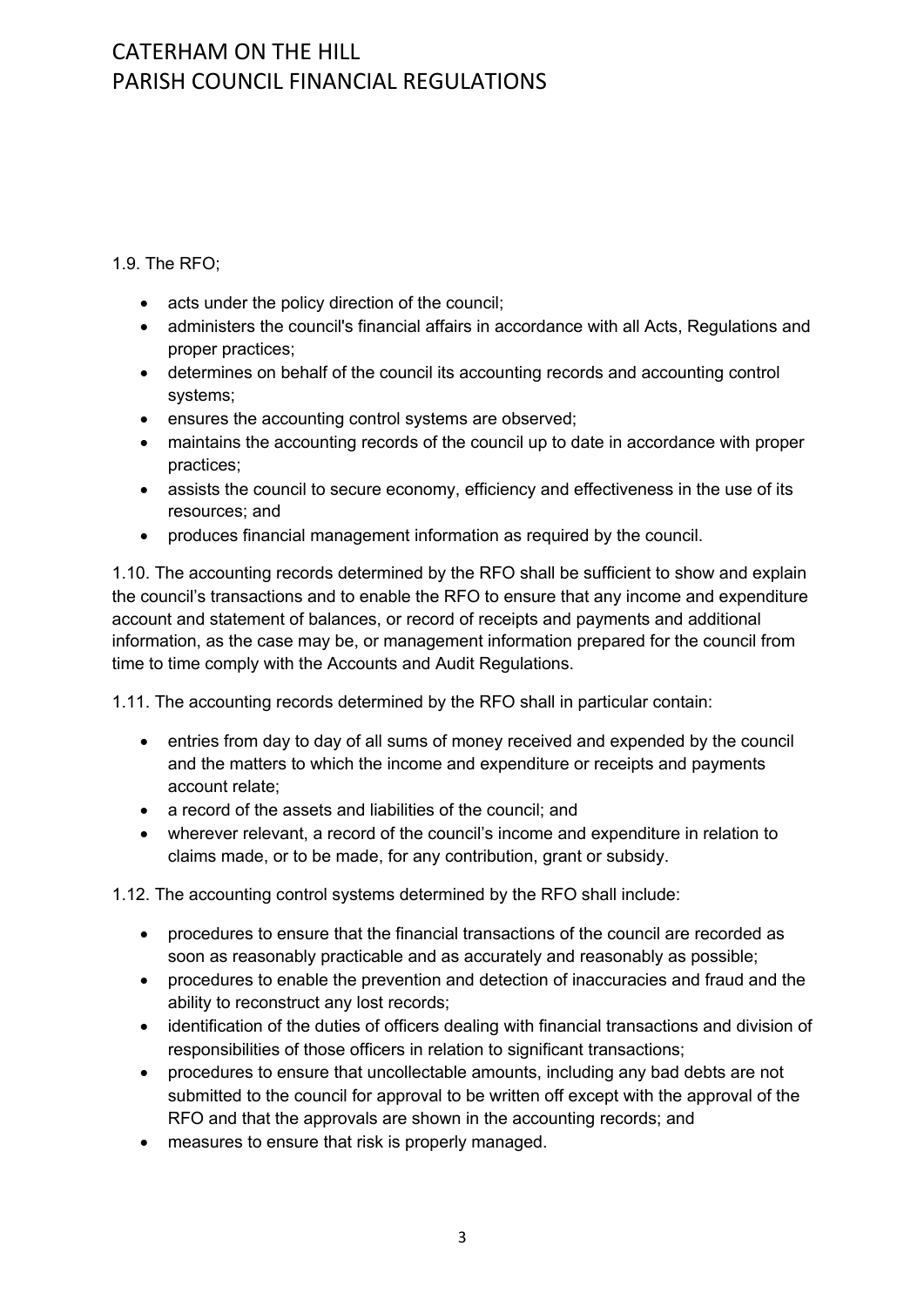1.13. The council is not empowered by these Regulations or otherwise to delegate certain specified decisions. In particular any decision regarding:

- setting the final budget or the precept (council tax requirement);
- approving accounting statements;
- approving an annual governance statement:
- borrowing;
- writing off bad debts;
- declaring eligibility for the General Power of Competence; and
- addressing recommendations in any report from the internal or external auditors, shall be a matter for the full council only.

1.14. In addition, the council must:

- determine and keep under regular review the bank mandate for all council bank accounts;
- approve any grant or a single commitment in excess of [£5,000]; and
- in respect of the annual salary for any employee have regard to recommendations about annual salaries of employees made by the relevant committee in accordance with its terms of reference.

1.15. In these financial regulations, references to the Accounts and Audit Regulations or 'the regulations' shall mean the regulations issued under the provisions of section 27 of the Audit Commission Act 1998, or any superseding legislation, and then in force unless otherwise specified.

In these financial regulations the term 'proper practice' or 'proper practices' shall refer to guidance issued in *Governance and Accountability for Local Councils - a Practitioners' Guide (England)* issued by the Joint Practitioners Advisory Group (JPAG), available from the websites of NALC and the Society for Local Council Clerks (SLCC).

#### **2. Accounting and audit (internal and external)**

2.1. All accounting procedures and financial records of the council shall be determined by the RFO in accordance with the Accounts and Audit Regulations, appropriate guidance and proper practices.

2.2. On a regular basis, at least once in each quarter, and at each financial year end, a member other than the Chairman shall be appointed to verify bank reconciliations (for all accounts) produced by the RFO. The member shall sign the reconciliations and the original bank statements (or similar document) as evidence of verification. This activity shall on conclusion be reported, including any exceptions, to and noted by the Finance and General Purposes Committee.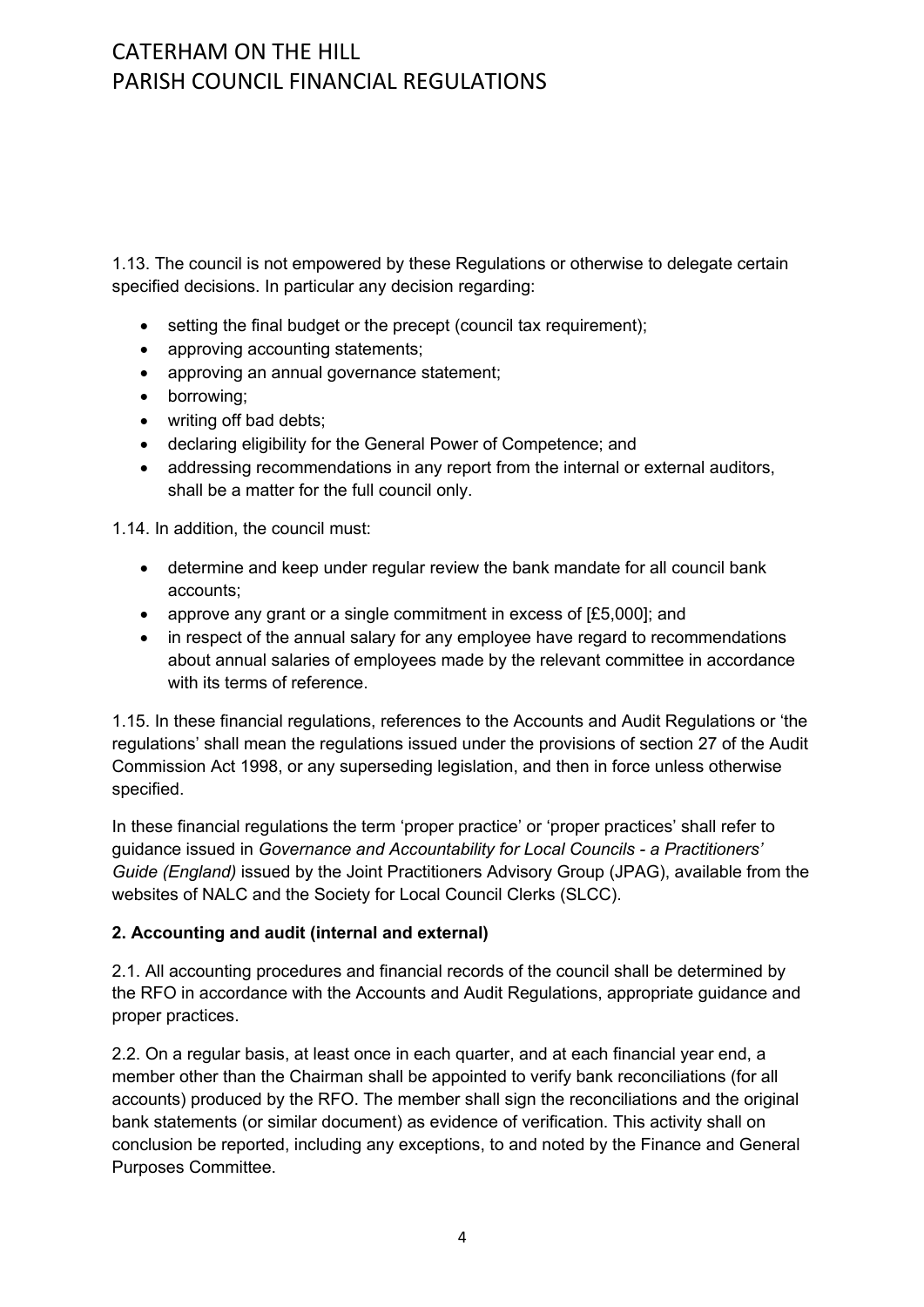2.3. The RFO shall complete the annual statement of accounts and any related documents of the council contained in the Annual Return (as specified in proper practices) as soon as practicable after the end of the financial year and having certified the accounts shall submit them and report thereon to the council within the timescales set by the Accounts and Audit Regulations.

2.4. The council shall ensure that there is an adequate and effective system of internal audit of its accounting records, and of its system of internal control in accordance with proper practices. Any officer or member of the council shall make available such documents and records as appear to the council to be necessary for the purpose of the audit and shall, as directed by the council, supply the RFO, internal auditor, or external auditor with such information and explanation as the council considers necessary for that purpose.

2.5. The internal auditor shall be appointed by and shall carry out the work in relation to internal controls required by the council in accordance with proper practices.

2.6. The internal auditor shall:

- be competent and independent of the financial operations of the council;
- report to council in writing, or in person, on a regular basis with a minimum of one annual written report during each financial year;
- to demonstrate competence, objectivity and independence, be free from any actual or perceived conflicts of interest, including those arising from family relationships; and
- has no involvement in the financial decision making, management or control of the council

2.7. Internal or external auditors may not under any circumstances:

- perform any operational duties for the council;
- initiate or approve accounting transactions; or
- direct the activities of any council employee, except to the extent that such employees have been appropriately assigned to assist the internal auditor.

2.8. For the avoidance of doubt, in relation to internal audit the terms 'independent' and 'independence' shall have the same meaning as is described in proper practices.

2.9. The RFO shall make arrangements for the exercise of electors' rights in relation to the accounts including the opportunity to inspect the accounts, books, and vouchers and display or publish any notices and statements of account required by Audit Commission Act 1998, or any superseding legislation, and the Accounts and Audit Regulations.

2.10. The RFO shall, without undue delay, bring to the attention of all councillors any correspondence or report from internal or external auditors.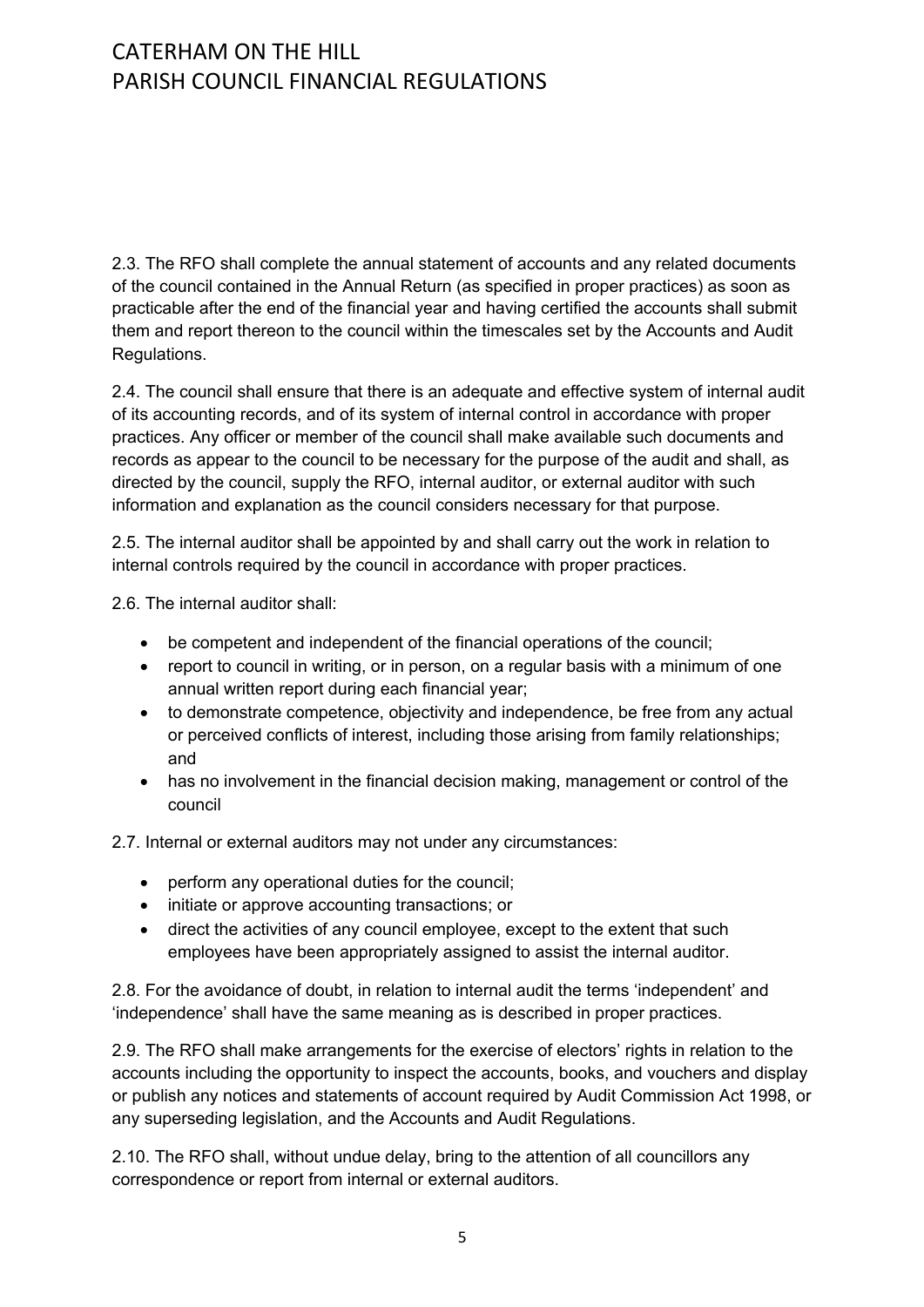### **3. Annual estimates (budget) and forward planning**

3.1. Each committee (if any) shall review its three-year forecast of revenue and capital receipts and payments. Having regard to the forecast, it shall thereafter formulate and submit proposals for the following financial year to the council not later than the end of November each year including any proposals for revising the forecast.

3.2. The RFO must each year, by no later than October prepare detailed estimates of all receipts and payments including the use of reserves and all sources of funding for the following financial year in the form of a budget to be considered by the Finance and General Purposes Committee and the council.

3.3. The council shall consider annual budget proposals in relation to the council's three year forecast of revenue and capital receipts and payments including recommendations for the use of reserves and sources of funding and update the forecast accordingly.

3.4. The council shall fix the precept (council tax requirement), and relevant basic amount of council tax to be levied for the ensuing financial year not later than by the end of January each year. The RFO shall issue the precept to the billing authority and shall supply each member with a copy of the approved annual budget.

3.5. The approved annual budget shall form the basis of financial control for the ensuing year.

### **4. Budgetary control and authority to spend**

4.1. Expenditure on revenue items may be authorised up to the amounts included for that class of expenditure in the approved budget. This authority is to be determined by:

- the council for all items over £5,000;
- a duly delegated committee of the council for items over £1000; or
- the Clerk for any items below £1000.

Such authority is to be evidenced by a minute or by an authorisation slip duly signed by the Clerk, and where necessary also by the appropriate Chairman.

Contracts may not be disaggregated to avoid controls imposed by these regulations.

4.2. No expenditure may be authorised that will exceed the amount provided in the revenue budget for that class of expenditure other than by resolution of the council, or duly delegated committee. During the budget year and with the approval of council having considered fully the implications for public services, unspent and available amounts may be moved to other budget headings or to an earmarked reserve as appropriate ('virement').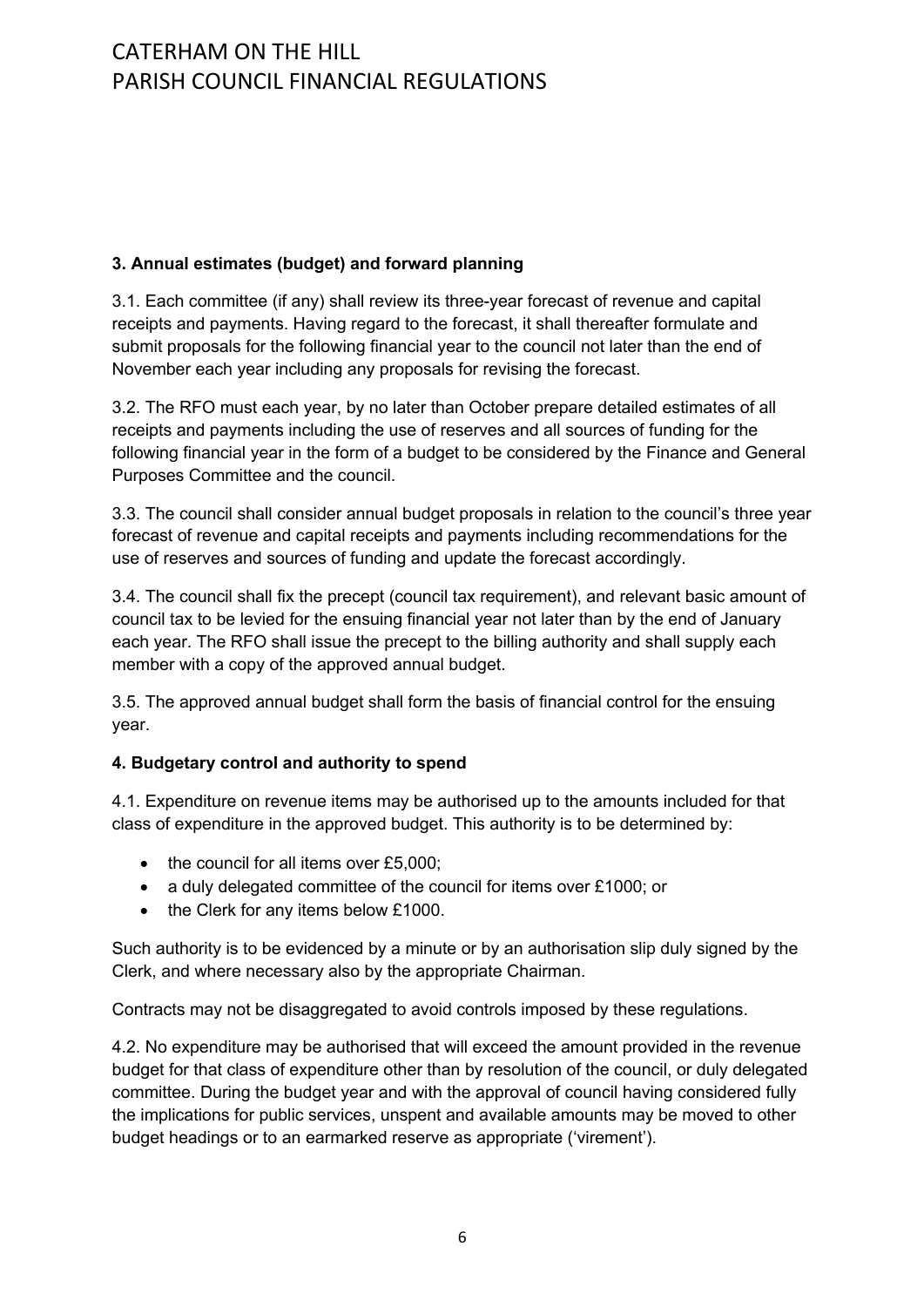4.3. Unspent provisions in the revenue or capital budgets for completed projects shall not be carried forward to a subsequent year.

4.4. The salary budgets are to be reviewed at least annually in October for the following financial year and such review shall be evidenced by a hard copy schedule signed by the Clerk and the Chairman of Council or relevant committee. The RFO will inform committees of any changes impacting on their budget requirement for the coming year in good time.

4.5. In cases of extreme risk to the delivery of council services, the clerk may authorise revenue expenditure on behalf of the council which in the clerk's judgement it is necessary to carry out. Such expenditure includes repair, replacement or other work, whether or not there is any budgetary provision for the expenditure, subject to a limit of £3000. The Clerk shall report such action to the chairman as soon as possible and to the council as soon as practicable thereafter.

4.6. No expenditure shall be authorised in relation to any capital project and no contract entered into or tender accepted involving capital expenditure unless the council is satisfied that the necessary funds are available and the requisite borrowing approval has been obtained.

4.7. All capital works shall be administered in accordance with the council's standing orders and financial regulations relating to contracts.

4.8. The RFO shall regularly provide the council with a statement of receipts and payments to date under each head of the budgets, comparing actual expenditure to the appropriate date against that planned as shown in the budget. These statements are to be prepared at least at the end of each financial quarter and shall show explanations of material variances. For this purpose "material" shall be in excess of £100 or 15% of the budget.

4.9. Changes in earmarked reserves shall be approved by council as part of the budgetary control process.

### **5. Banking arrangements and authorisation of payments**

5.1. The council's banking arrangements, including the bank mandate, shall be made by the RFO and approved by the council; banking arrangements may not be delegated to a committee. They shall be regularly reviewed for safety and efficiency.

5.2. The RFO shall prepare a schedule of payments requiring authorisation, forming part of the Agenda for the Meeting and, together with the relevant invoices, present the schedule to council the or Finance and General Purposes Committee. The council / committee shall review the schedule for compliance and, having satisfied itself shall authorise payment by a resolution of the council or finance and general purposes committee. The approved schedule shall be ruled off and initialled by the Chairman of the Meeting. A detailed list of all payments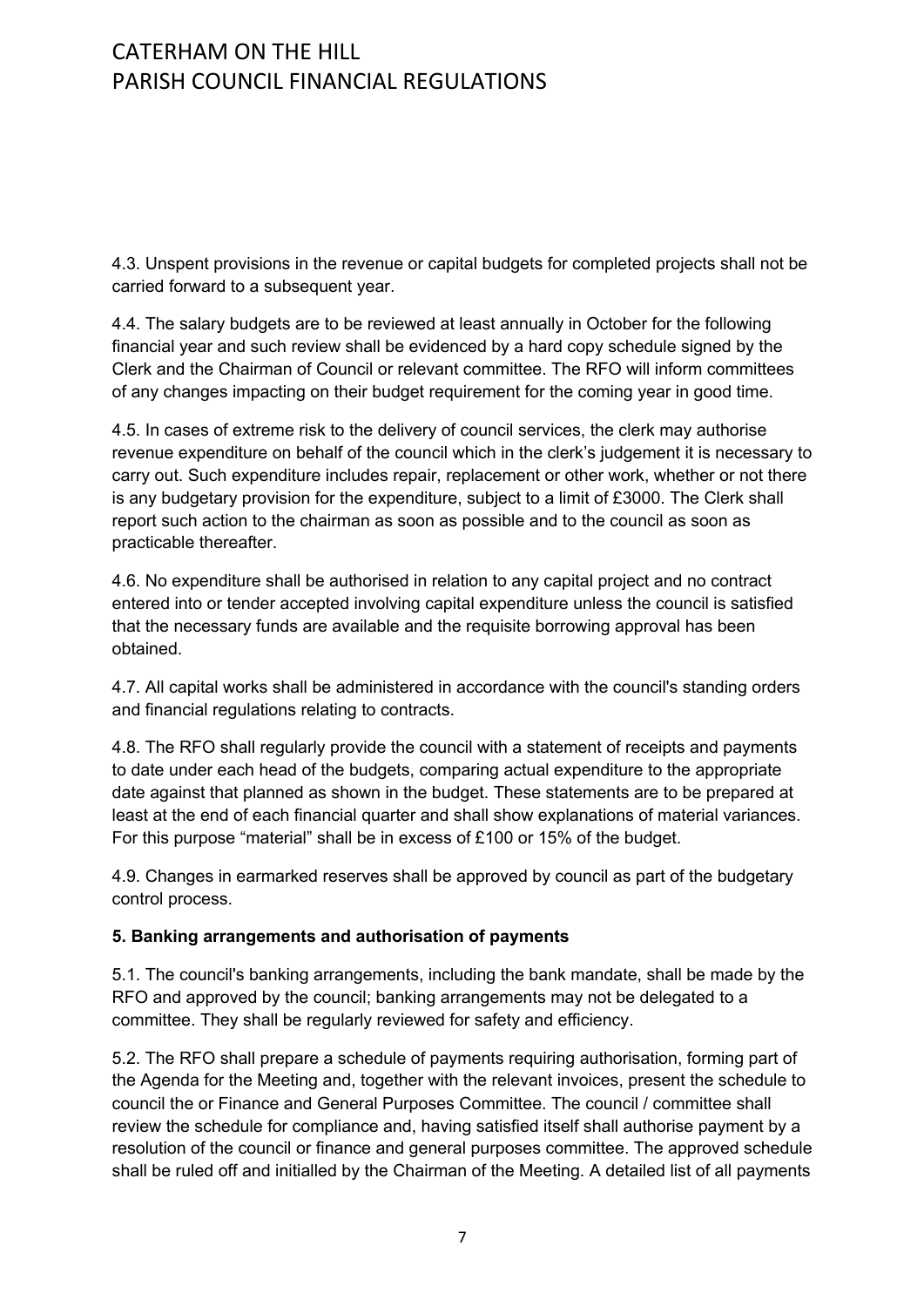shall be disclosed within or as an attachment to the minutes of the meeting at which payment was authorised. Personal payments (including salaries, wages, expenses and any payment made in relation to the termination of a contract of employment) may be summarised to remove public access to any personal information.

5.3. All invoices for payment shall be examined, verified and certified by the RFO to confirm that the work, goods or services to which each invoice relates has been received, carried out, examined and represents expenditure previously approved by the council.

5.4. The RFO shall examine invoices for arithmetical accuracy and analyse them to the appropriate expenditure heading. The RFO shall take all steps to pay all invoices submitted, and which are in order, at the next available council or Finance Committee meeting.

5.5. The Clerk and RFO shall have delegated authority to authorise the payment of items only in the following circumstances:

a) If a payment is necessary to avoid a charge to interest under the Late Payment of Commercial Debts (Interest) Act 1998, and the due date for payment is before the next scheduled Meeting of council, where the Clerk and RFO certify that there is no dispute or other reason to delay payment, provided that a list of such payments shall be submitted to the next appropriate meeting of council or finance committee;

b) An expenditure item authorised under 5.6 below (continuing contracts and obligations) provided that a list of such payments shall be submitted to the next appropriate meeting of council or finance committee; or

5.6. For each financial year the Clerk and RFO shall draw up a list of due payments which arise on a regular basis as the result of a continuing contract, statutory duty, or obligation (such as but not exclusively) Salaries, PAYE and NI, Superannuation Fund and regular maintenance contracts and the like for which the Finance and General Purposes Committee may authorise payment for the year provided that the requirements of regulation 4.1 (Budgetary Controls) are adhered to.

5.8. In respect of grants the Finance and General Purposes Committee shall approve expenditure within any limits set by council and in accordance with any policy statement approved by council. Any Revenue or Capital Grant in excess of £5,000 shall before payment, be subject to ratification by resolution of the council.

5.9. Members are subject to the Code of Conduct that has been adopted by the council and shall comply with the Code and Standing Orders when a decision to authorise or instruct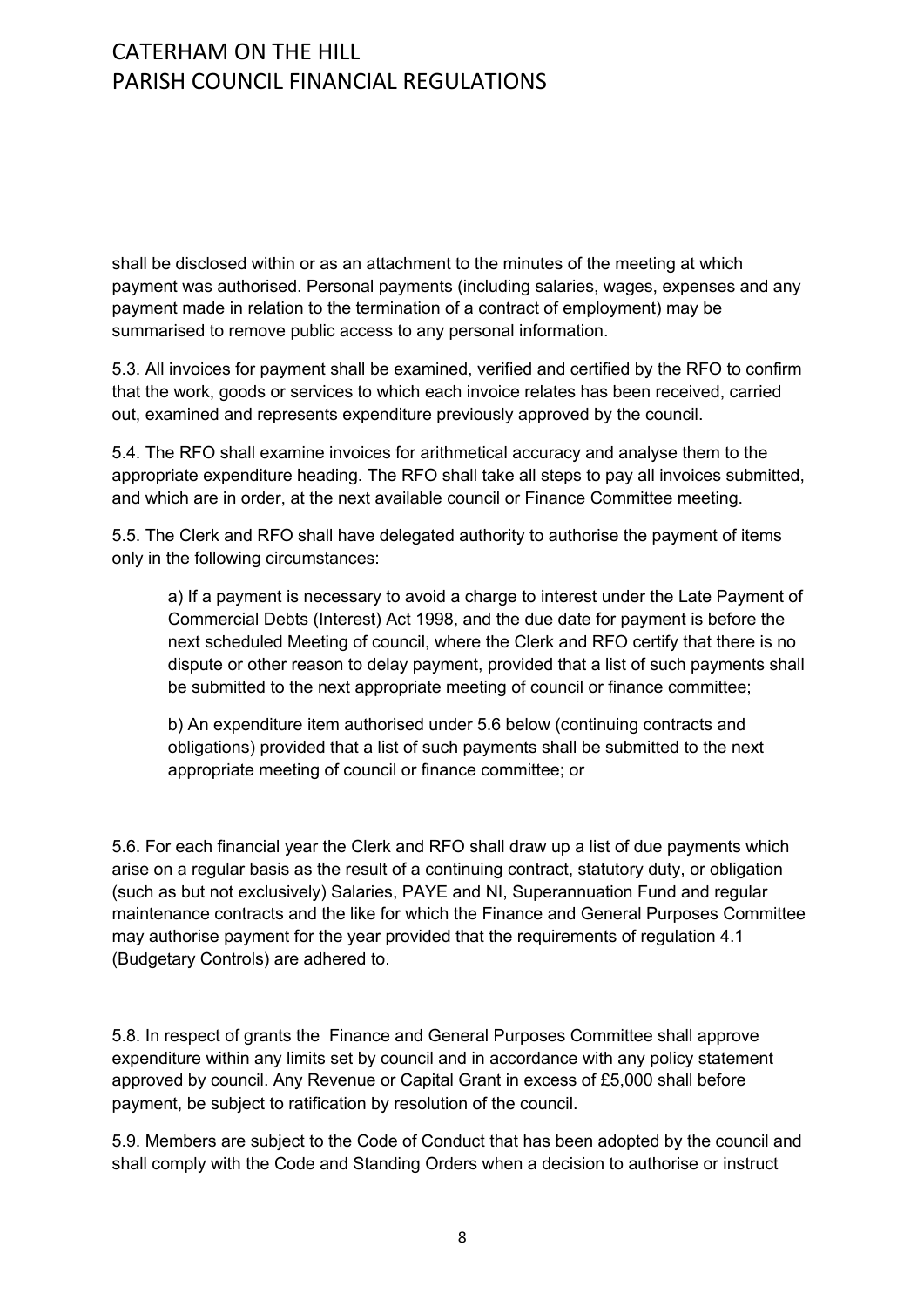payment is made in respect of a matter in which they have a disclosable pecuniary or other interest, unless a dispensation has been granted.

5.10. The council will aim to rotate the duties of members in these Regulations so that onerous duties are shared out as evenly as possible over time.

5.11. Any changes in the recorded details of suppliers, such as bank account records, shall be approved in writing by a Member.

### **6. Instructions for the making of payments**

6.1. The council will make safe and efficient arrangements for the making of its payments.

6.2. Following authorisation under Financial Regulation 5 above, the council, a duly delegated committee or the Clerk or RFO shall give instruction that a payment shall be made.

6.3. All payments shall be affected by cheque or other instructions to the council's bankers, or otherwise, in accordance with a resolution of council Finance and General Purposes **Committee.** 

6.4. Cheques or orders for payment drawn on the bank account in accordance with the schedule as presented to council or committee shall be signed by one of council [and countersigned by the Clerk, in accordance with a resolution instructing that payment. A member who is a bank signatory, having a connection by virtue of family or business relationships with the beneficiary of a payment, should not, under normal circumstances, be a signatory to the payment in question.

6.5. To indicate agreement of the details shown on the cheque or order for payment with the counterfoil and the invoice or similar documentation, the signatories shall each also initial the cheque counterfoil.

6.6. Cheques or orders for payment shall not normally be presented for signature other than at a council or committee meeting (including immediately before or after such a meeting). Any signatures obtained away from such meetings shall be reported to the council or Finance Committee at the next convenient meeting.

6.7. If thought appropriate by the council, payment for utility supplies (energy, telephone and water) and any National Non-Domestic Rates may be made by variable direct debit provided that the instructions are signed by two members and any payments are reported to council as made. The approval of the use of a variable direct debit shall be renewed by resolution of the council at least every two years.

6.8. If thought appropriate by the council, payment for certain items (principally salaries) may be made by banker's standing order provided that the instructions are signed, or otherwise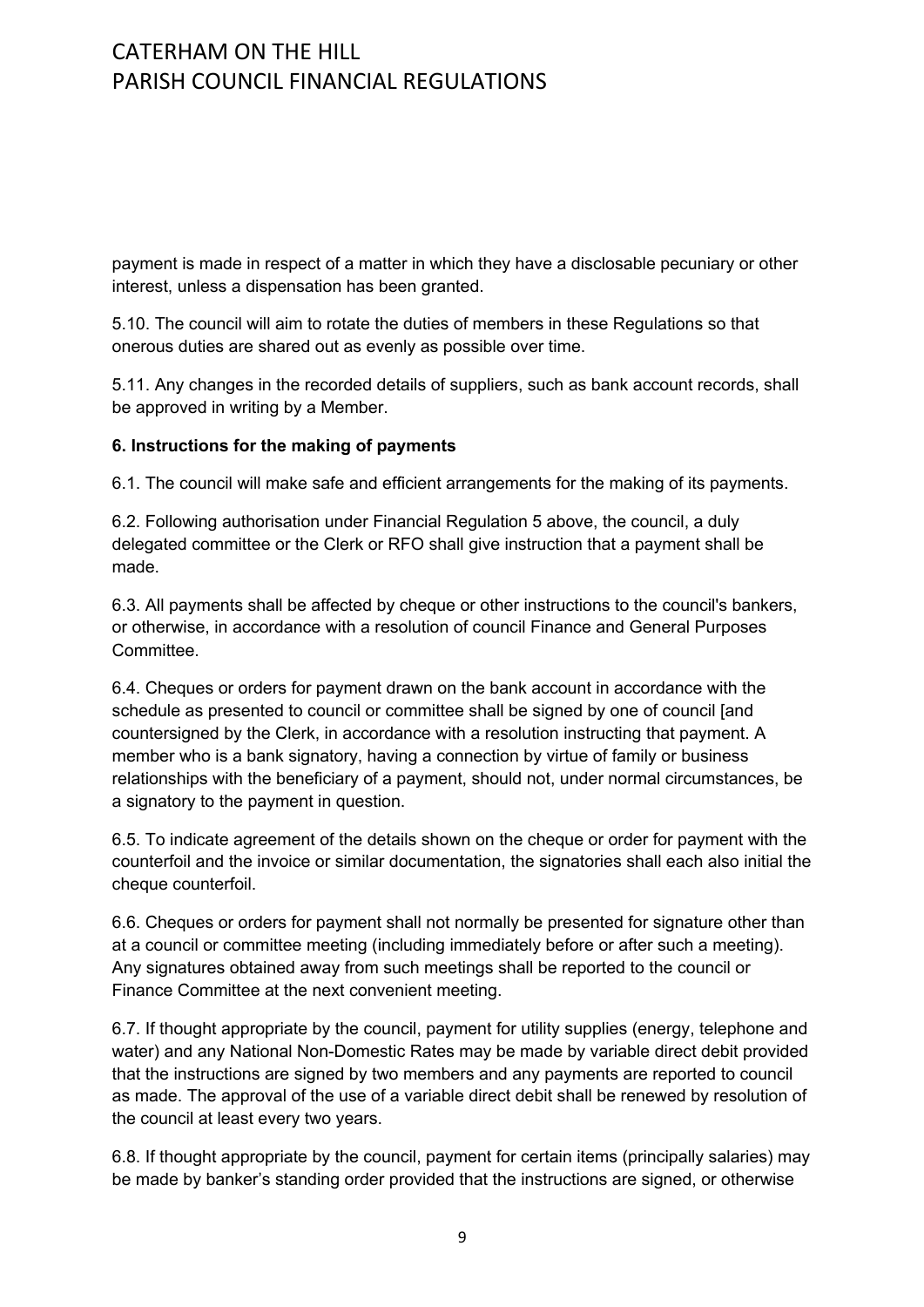evidenced by two members are retained and any payments are reported to council as made. The approval of the use of a banker's standing order shall be renewed by resolution of the council at least every two years.

6.9. If thought appropriate by the council, payment for certain items may be made by BACS or CHAPS methods provided that the instructions for each payment are signed, or otherwise evidenced, by two authorised bank signatories, are retained and any payments are reported to council as made. The approval of the use of BACS or CHAPS shall be renewed by resolution of the council at least every two years.

6.10. If thought appropriate by the council payment for certain items may be made by internet banking transfer provided evidence is retained showing which member approved the payment.

6.11. Where a computer requires use of a personal identification number (PIN) or other password(s), for access to the council's records on that computer, a note shall be made of the PIN and Passwords and shall be handed to and retained by the Chairman of Council in a sealed dated envelope. This envelope may not be opened other than in the presence of two other councillors. After the envelope has been opened, in any circumstances, the PIN and / or passwords shall be changed as soon as practicable. The fact that the sealed envelope has been opened, in whatever circumstances, shall be reported to all members immediately and formally to the next available meeting of the council. This will not be required for a member's personal computer used only for remote authorisation of bank payments.

6.12. No employee or councillor shall disclose any PIN or password, relevant to the working of the council or its bank accounts, to any person not authorised in writing by the council or a duly delegated committee.

6.13. Regular back-up copies of the records on any computer shall be made and shall be stored securely away from the computer in question, and preferably off site.

6.14. The council, and any members using computers for the council's financial business, shall ensure that anti-virus, anti-spyware and firewall software with automatic updates, together with a high level of security, is used.

6.15. Where internet banking arrangements are made with any bank, the Clerk [RFO] shall be appointed as the Service Administrator. The bank mandate approved by the council shall identify a number of councillors who will be authorised to approve transactions on those accounts. The bank mandate will state clearly the amounts of payments that can be instructed by the use of the Service Administrator alone, or by the Service Administrator with a stated number of approvals.

6.16. Access to any internet banking accounts will be directly to the access page (which may be saved under "favourites"), and not through a search engine or e-mail link. Remembered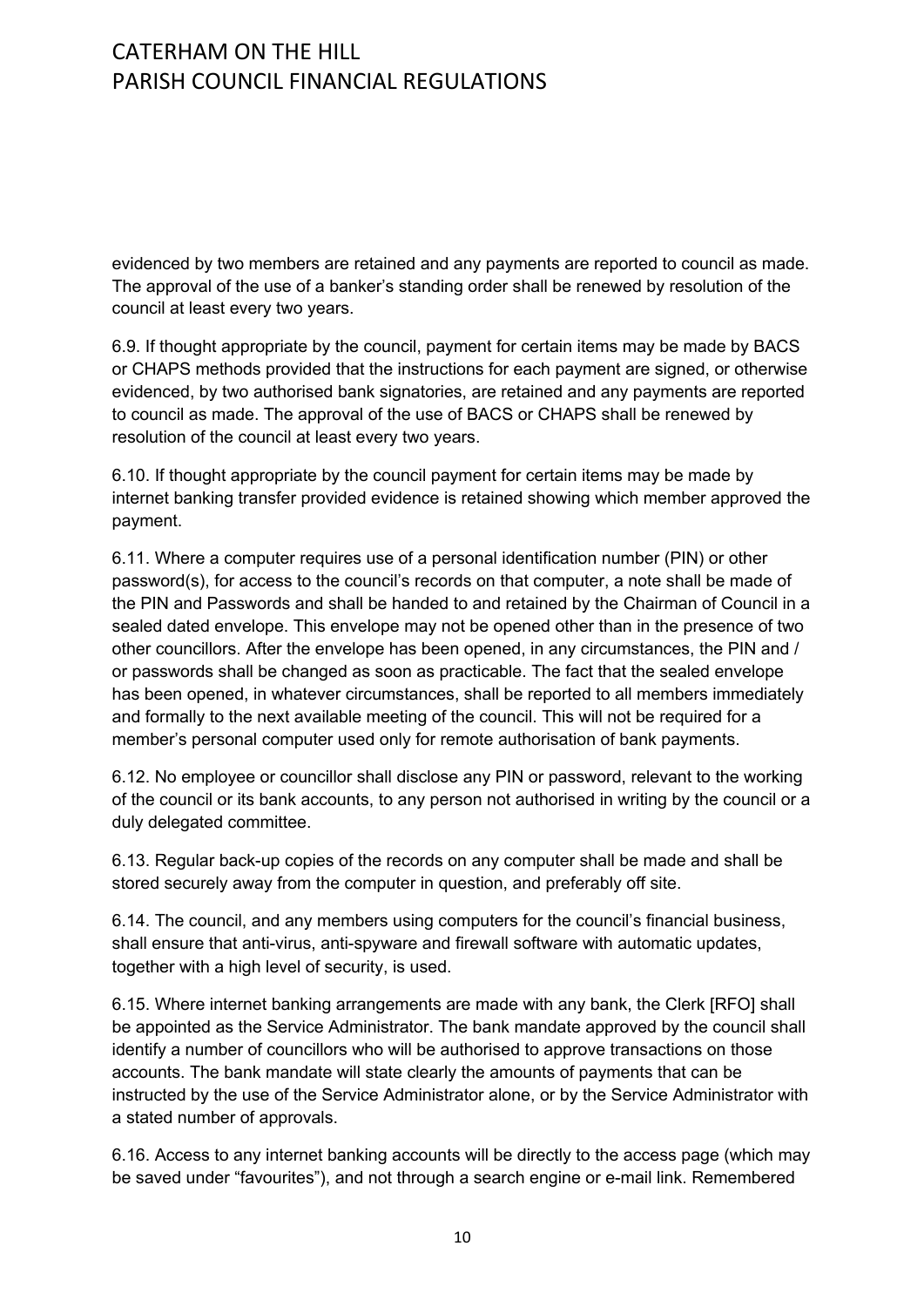or saved passwords facilities must not be used on any computer used for council banking work. Breach of this Regulation will be treated as a very serious matter under these regulations.

6.17. Changes to account details for suppliers, which are used for internet banking may only be changed on written hard copy notification by the supplier and supported by hard copy authority for change signed by two of the Clerk and a member. A programme of regular checks of standing data with suppliers will be followed.

6.18. Any Debit Card issued for use will be specifically restricted to the Clerk and will also be restricted to a single transaction maximum value of £500 unless authorised by council or finance committee in writing before any order is placed.

6.19. A pre-paid debit card may be issued to employees with varying limits. These limits will be set by the council Finance and General Purposes Committee. Transactions and purchases made will be reported to the council or committee and authority for topping-up shall be at the discretion of the council or committee.

6.20. Any corporate credit card or trade card account opened by the council will be specifically restricted to use by the Clerk and shall be subject to automatic payment in full at each month-end. Personal credit or debit cards of members or staff shall not be used under any circumstances.

6.21. The council will not maintain any form of cash float. All cash received must be banked intact. Any payments made in cash by the Clerk (for example for postage or minor stationery items) shall be refunded on a regular basis, at least quarterly.

### **7. Payment of salaries**

7.1. As an employer, the council shall make arrangements to meet fully the statutory requirements placed on all employers by PAYE and National Insurance legislation. The payment of all salaries shall be made in accordance with payroll records and the rules of PAYE and National Insurance currently operating, and salary rates shall be as agreed by council, or duly delegated committee.

7.2. Payment of salaries and payment of deductions from salary such as may be required to be made for tax, national insurance and pension contributions, or similar statutory or discretionary deductions must be made in accordance with the payroll records and on the appropriate dates stipulated in employment contracts, provided that each payment is reported to the next available council meeting, as set out in these regulations above.

7.3. No changes shall be made to any employee's pay, emoluments, or terms and conditions of employment without the prior consent of the council or committee.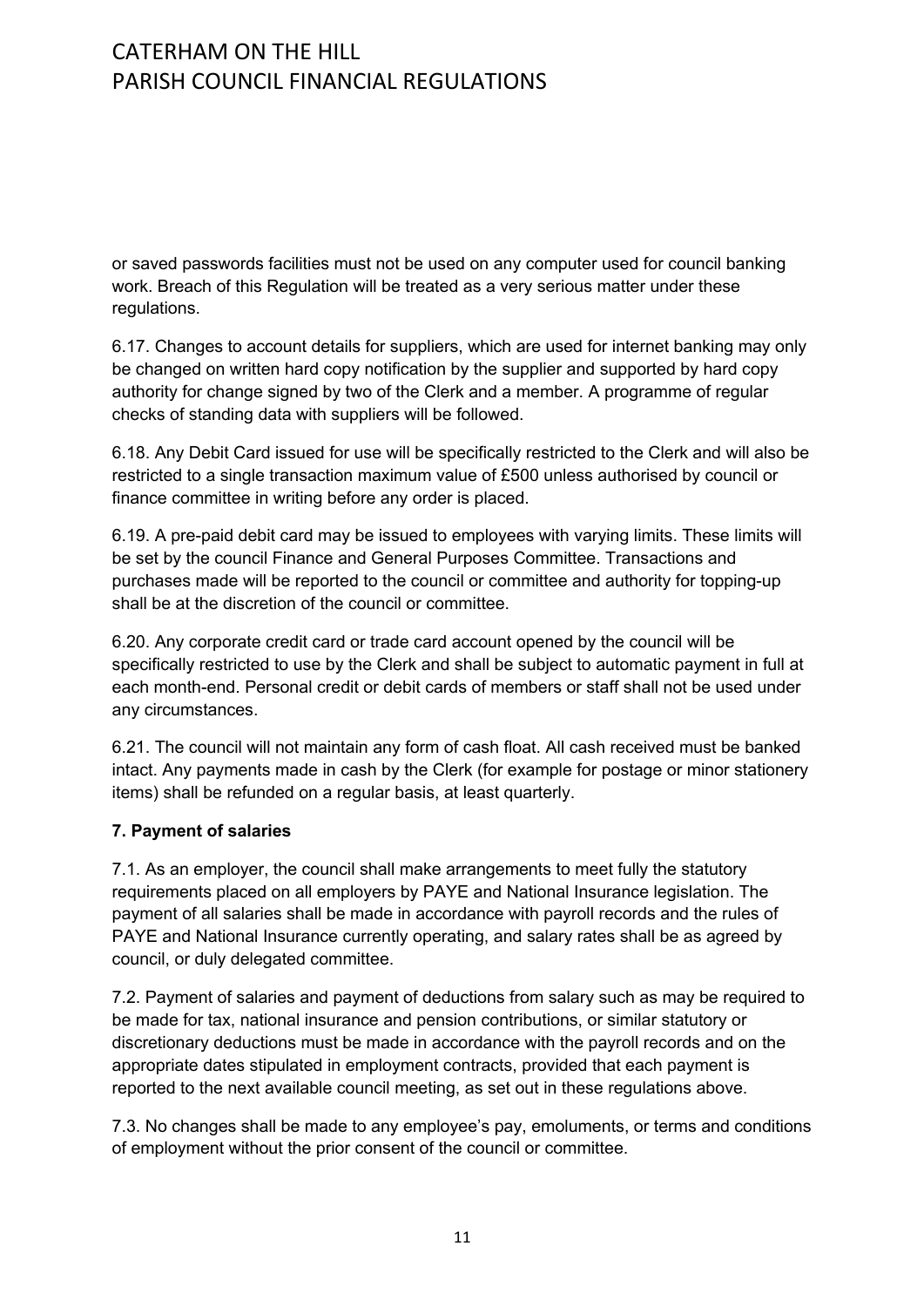7.4. Each and every payment to employees of net salary and to the appropriate creditor of the statutory and discretionary deductions shall be recorded in a separate confidential record (confidential cash book). This confidential record is not open to inspection or review (under the Freedom of Information Act 2000 or otherwise) other than:

a) by any councillor who can demonstrate a need to know;

- b) by the internal auditor;
- c) by the external auditor; or

d) by any person authorised under Audit Commission Act 1998, or any superseding legislation.

7.5. The total of such payments in each calendar month shall be reported with all other payments as made as may be required under these Financial Regulations, to ensure that only payments due for the period have actually been paid.

7.6. An effective system of personal performance management should be maintained for the senior officers.

7.7. Any termination payments shall be supported by a clear business case and reported to the council. Termination payments shall only be authorised by council.

7.8. Before employing interim staff, the council must consider a full business case.

#### **8. Loans and investments**

8.1. All borrowings shall be affected in the name of the council, after obtaining any necessary borrowing approval. Any application for borrowing approval shall be approved by Council as to terms and purpose. The application for borrowing approval, and subsequent arrangements for the loan shall only be approved by full council.

8.2. Any financial arrangement which does not require formal borrowing approval from the Secretary of State/Welsh Assembly Government (such as Hire Purchase or Leasing of tangible assets) shall be subject to approval by the full council. In each case a report in writing shall be provided to council in respect of value for money for the proposed transaction.

8.3. The council will arrange with the council's banks and investment providers for the sending of a copy of each statement of account to the Chairman of the council at the same time as one is issued to the Clerk or RFO.

8.4. All loans and investments shall be negotiated in the name of the council and shall be for a set period in accordance with council policy.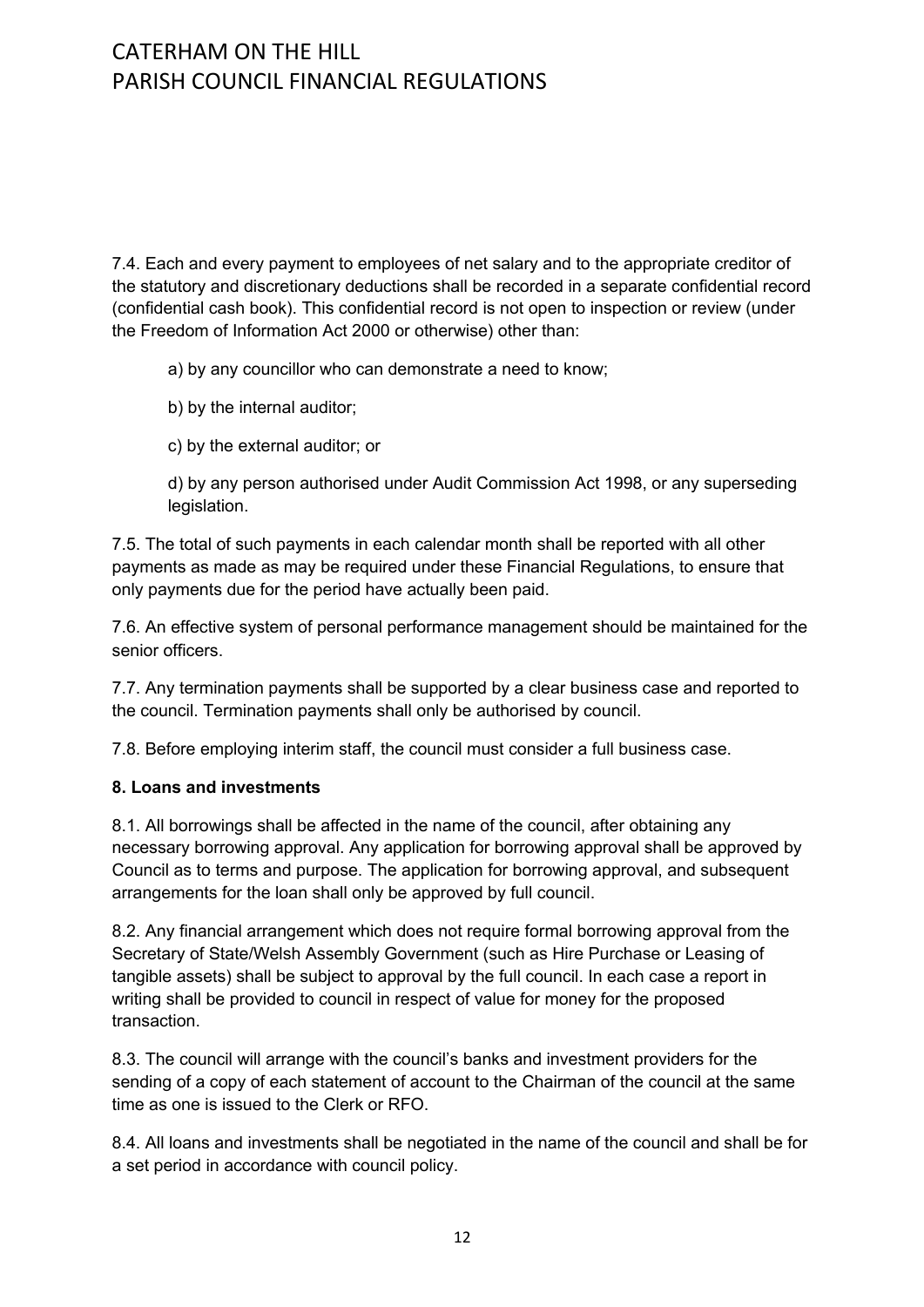8.5. The council shall consider the need for an Investment Strategy and Policy which, if drawn up, shall be in accordance with relevant regulations, proper practices and guidance. Any Strategy and Policy shall be reviewed by the council at least annually.

8.6. All investments of money under the control of the council shall be in the name of the council.

8.7. All investment certificates and other documents relating thereto shall be retained in the custody of the RFO.

8.8. Payments in respect of short term or long-term investments, including transfers between bank accounts held in the same bank, or branch, shall be made in accordance with Regulation 5 (Authorisation of payments) and Regulation 6 (Instructions for payments).

#### **9. Income**

9.1. The collection of all sums due to the council shall be the responsibility of and under the supervision of the RFO.

9.2. Particulars of all charges to be made for work done, services rendered or goods supplied shall be agreed annually by the council, notified to the RFO and the RFO shall be responsible for the collection of all accounts due to the council.

9.3. The council will review all fees and charges at least annually, following a report of the Clerk.

9.4. Any sums found to be irrecoverable and any bad debts shall be reported to the council and shall be written off in the year.

9.5. All sums received on behalf of the council shall be banked intact as directed by the RFO. In all cases, all receipts shall be deposited with the council's bankers with such frequency as the RFO considers necessary.

9.6. The origin of each receipt shall be entered on the paying-in slip.

9.7. Personal cheques shall not be cashed out of money held on behalf of the council.

9.8. The RFO shall promptly complete any VAT Return that is required. Any repayment claim due in accordance with VAT Act 1994 section 33 shall be made at least annually coinciding with the financial year end.

9.9. Where any significant sums of cash are regularly received by the council, the RFO shall take such steps as are agreed by the council to ensure that more than one person is present when the cash is counted in the first instance, that there is a reconciliation to some form of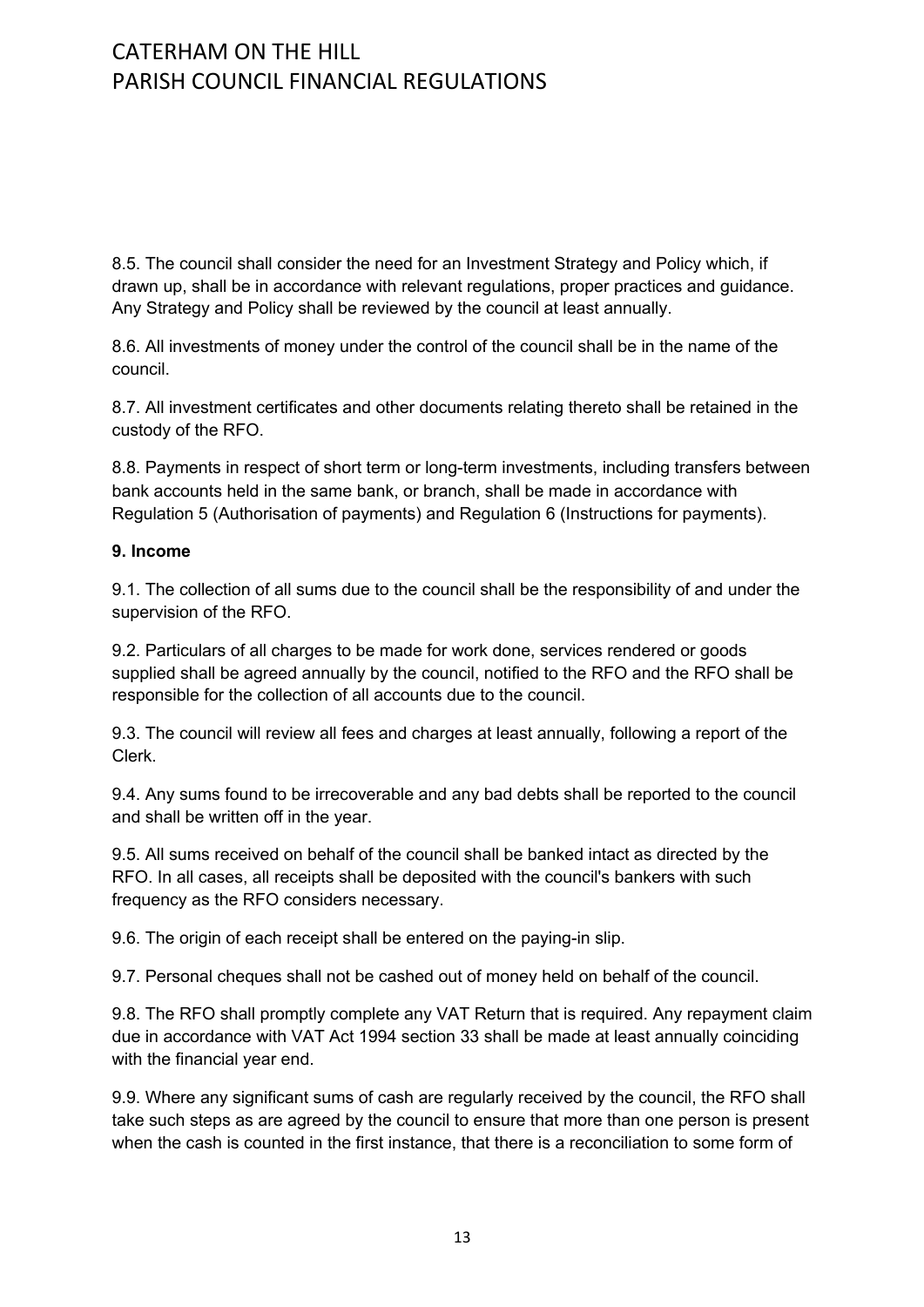control such as ticket issues, and that appropriate care is taken in the security and safety of individuals banking such cash.

#### **10. Orders for work, goods and services**

10.1. An official order or letter shall be issued for all work, goods and services unless a formal contract is to be prepared or an official order would be inappropriate. Copies of orders shall be retained.

10.2. Order books shall be controlled by the RFO.

10.3. All members and officers are responsible for obtaining value for money at all times. An officer issuing an official order shall ensure as far as reasonable and practicable that the best available terms are obtained in respect of each transaction, usually by obtaining three or more quotations or estimates from appropriate suppliers, subject to any de minimis provisions in Regulation 11.1 below.

10.4. A member may not issue an official order or make any contract on behalf of the council.

10.5. The RFO shall verify the lawful nature of any proposed purchase before the issue of any order, and in the case of new or infrequent purchases or payments, the RFO shall ensure that the statutory authority shall be reported to the meeting at which the order is approved so that the minutes can record the power being used.

#### **11. Contracts**

11.1. Procedures as to contracts are laid down as follows:

a) Every contract shall comply with these financial regulations, and no exceptions shall be made otherwise than in an emergency provided that this regulation need not apply to contracts which relate to items (i) to (vi) below:

i. for the supply of gas, electricity, water, sewerage and telephone services;

ii. for specialist services such as are provided by legal professionals acting in disputes;

iii. for work to be executed or goods or materials to be supplied which consist of repairs to or parts for existing machinery or equipment or plant;

iv. for work to be executed or goods or materials to be supplied which constitute an extension of an existing contract by the council;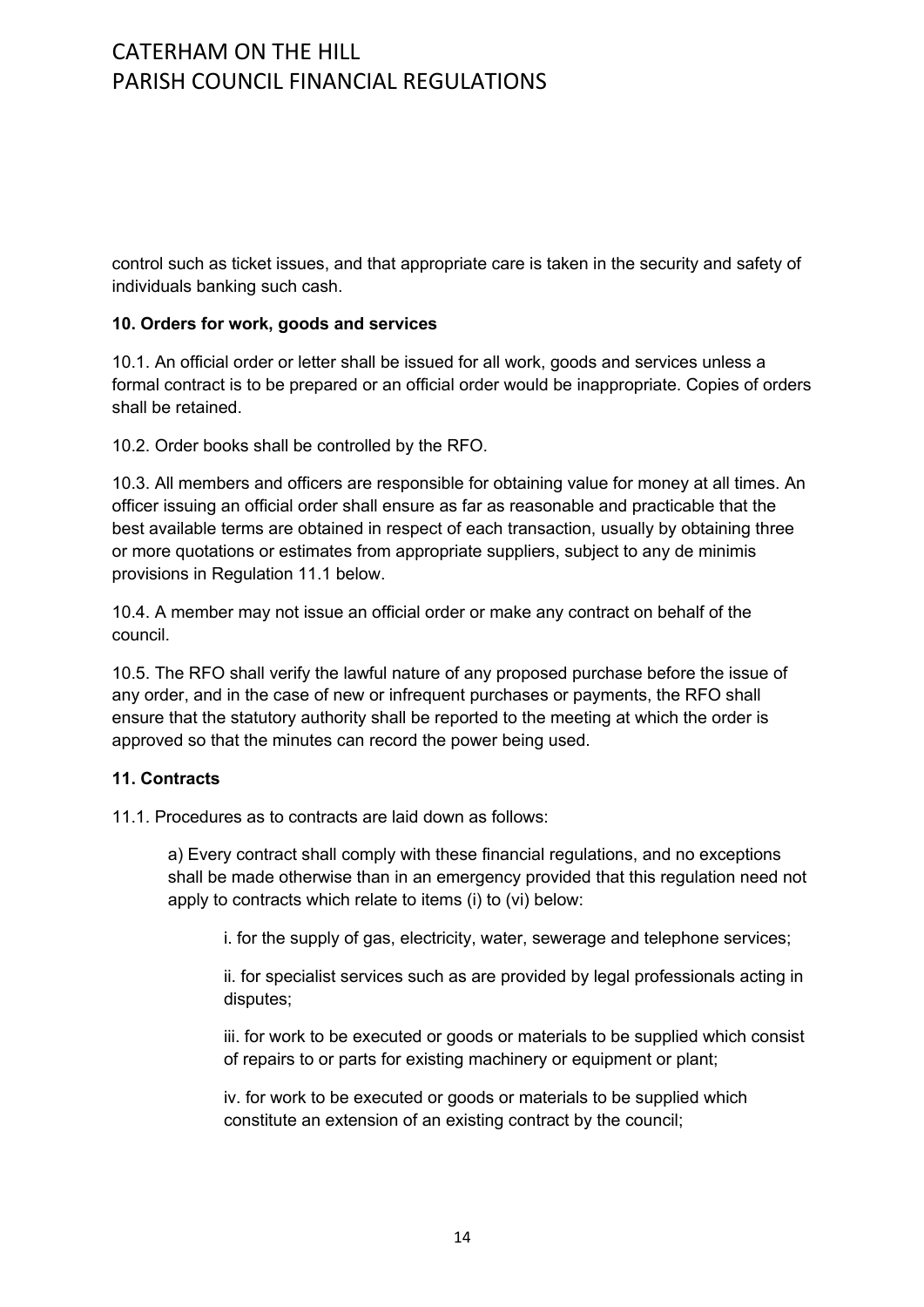v. for additional audit work of the external auditor up to an estimated value of £500 (in excess of this sum the Clerk and RFO shall act after consultation with the Chairman and Vice Chairman of council); and

vi. for goods or materials proposed to be purchased which are proprietary articles and / or are only sold at a fixed price.

b) Where the council intends to procure or award a public supply contract, public service contract or public works contract as defined by The Public Contracts Regulations 2015 ("the Regulations") which is valued at £25,000 or more, the council shall comply with the relevant requirements of the Regulations<sup>2</sup>.

c) The full requirements of The Regulations, as applicable, shall be followed in respect of the tendering and award of a public supply contract, public service contract or public works contract which exceed thresholds in The Regulations set by the Public Contracts Directive 2014/24/EU (which may change from time to time)<sup>3</sup>.

d) When applications are made to waive financial regulations relating to contracts to enable a price to be negotiated without competition the reason shall be embodied in a recommendation to the council.

e) Such invitation to tender shall state the general nature of the intended contract and the Clerk shall obtain the necessary technical assistance to prepare a specification in appropriate cases. The invitation shall in addition state that tenders must be addressed to the Clerk in the ordinary course of post. Each tendering firm shall be supplied with a specifically marked envelope in which the tender is to be sealed and remain sealed until the prescribed date for opening tenders for that contract.

f) All sealed tenders shall be opened at the same time on the prescribed date by the Clerk in the presence of at least one member of council.

g) Any invitation to tender issued under this regulation shall be subject to Standing Orders[], <sup>4</sup>[insert reference of the council's relevant standing order] and shall refer to the terms of the Bribery Act 2010.

h) When it is to enter into a contract of less than £25,000 in value for the supply of goods or materials or for the execution of works or specialist services other than such goods, materials, works or specialist services as are excepted as set out in

 $2$  The Regulations require councils to use the Contracts Finder website to advertise contract opportunities, set out the procedures to be followed in awarding new contracts and to publicise the award of new contracts  $3$  Thresholds currently applicable are:

a) For public supply and public service contracts 209,000 Euros (£181,302)

b) For public works contracts 5,225,000 Euros (£4,551,413)

<sup>4</sup> Based on NALC's Model Standing Order 18d ©NALC 2018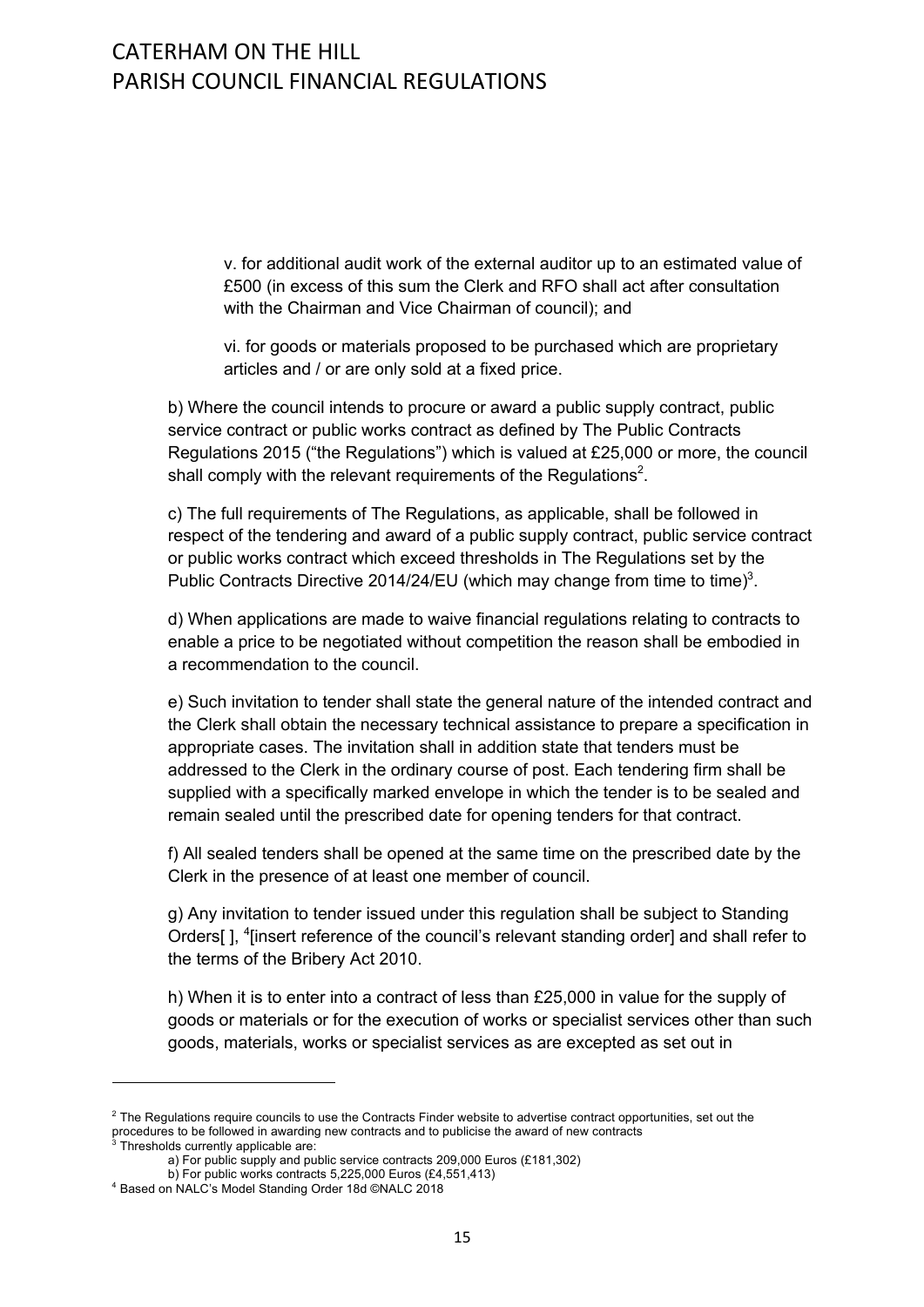paragraph (a) the Clerk or RFO shall obtain 3 quotations (priced descriptions of the proposed supply); where the value is below £5,000and above £3,000 the Clerk or RFO shall strive to obtain 3 estimates. Otherwise, Regulation 10.3 above shall apply.

i) The council shall not be obliged to accept the lowest or any tender, quote or estimate.

j) Should it occur that the council, or duly delegated committee, does not accept any tender, quote or estimate, the work is not allocated and the council requires further pricing, provided that the specification does not change, no person shall be permitted to submit a later tender, estimate or quote who was present when the original decision-making process was being undertaken.

### **12. Assets, properties and estates**

14.1. The Clerk shall make appropriate arrangements for the custody of all title deeds and Land Registry Certificates of properties held by the council. The RFO shall ensure a record is maintained of all properties held by the council, recording the location, extent, plan, reference, purchase details, nature of the interest, tenancies granted, rents payable and purpose for which held in accordance with Accounts and Audit Regulations.

14.2. No tangible moveable property shall be purchased or otherwise acquired, sold, leased or otherwise disposed of, without the authority of the council, together with any other consents required by law, save where the estimated value of any one item of tangible movable property does not exceed £250.

14.3. No real property (interests in land) shall be sold, leased or otherwise disposed of without the authority of the council, together with any other consents required by law. In each case a report in writing shall be provided to council in respect of valuation and surveyed condition of the property (including matters such as planning permissions and covenants) together with a proper business case (including an adequate level of consultation with the electorate).

14.4. No real property (interests in land) shall be purchased or acquired without the authority of the full council. In each case a report in writing shall be provided to council in respect of valuation and surveyed condition of the property (including matters such as planning permissions and covenants) together with a proper business case (including an adequate level of consultation with the electorate).

14.5. Subject only to the limit set in Regulation 14.2 above, no tangible moveable property shall be purchased or acquired without the authority of the full council. In each case a report in writing shall be provided to council with a full business case.